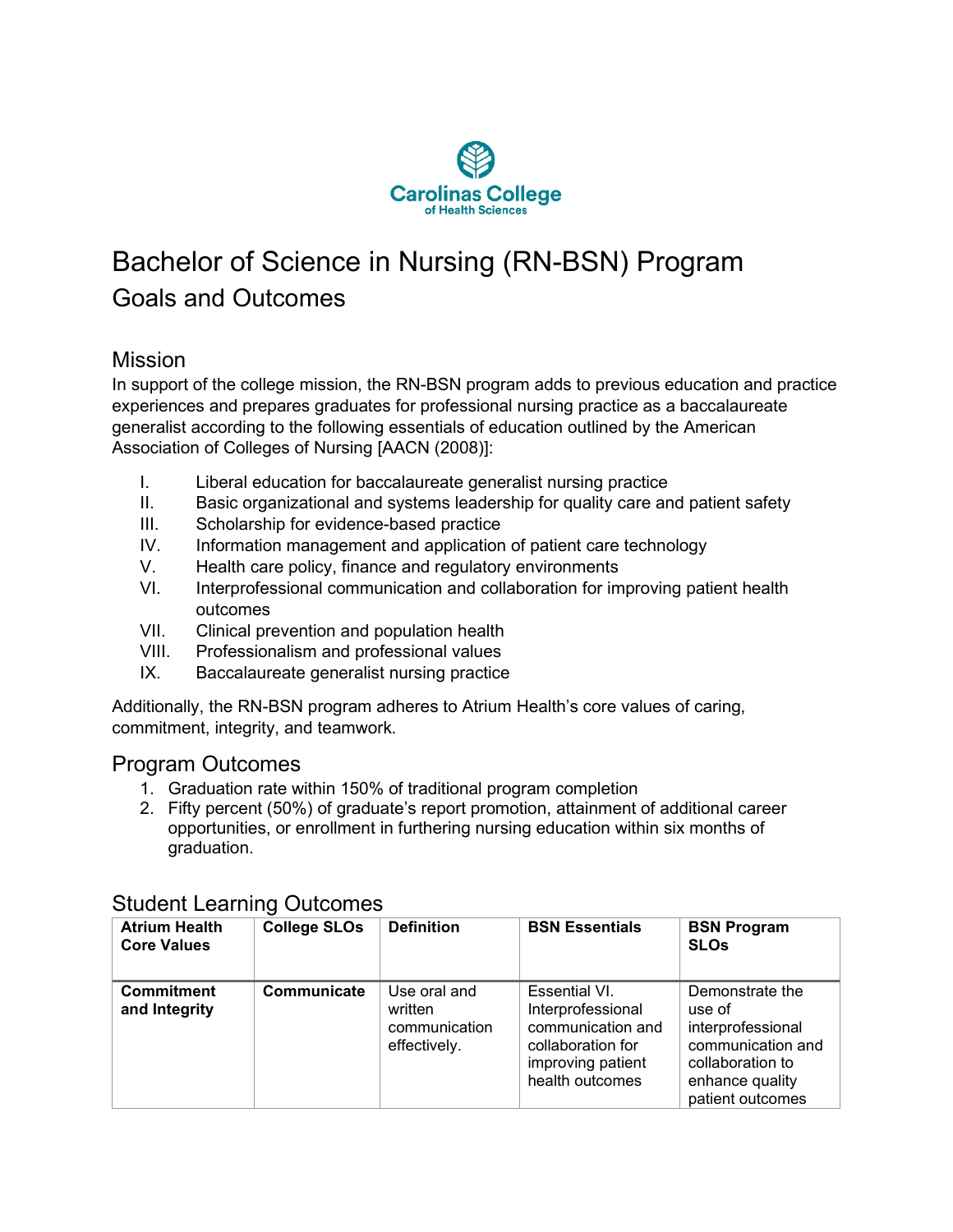| <b>Commitment</b><br>and Integrity | Consider           | Integrate theory<br>and evidence to<br>make sound<br>decisions, solve<br>problems, and<br>evaluate results.                     | Essential I. Liberal<br>education for<br>baccalaureate<br>generalist nursing<br>practice<br>Essential III.<br>Scholarship for<br>evidence-based<br>practice<br><b>Essential V. Health</b> | Integrate concepts<br>from arts and<br>sciences into<br>professional nursing<br>practice<br>Demonstrate use of<br>evidence-based<br>practice in the<br>provision of clinically<br>competent care<br>Examine principles |
|------------------------------------|--------------------|---------------------------------------------------------------------------------------------------------------------------------|-------------------------------------------------------------------------------------------------------------------------------------------------------------------------------------------|------------------------------------------------------------------------------------------------------------------------------------------------------------------------------------------------------------------------|
|                                    |                    |                                                                                                                                 | care policy, finance<br>and regulatory<br>environments                                                                                                                                    | and policies related<br>to system financial<br>and regulatory<br>constraints in the<br>provision of care                                                                                                               |
| <b>Teamwork</b>                    | <b>Collaborate</b> | Work as an<br>effective team<br>member to<br>achieve<br>objectives.                                                             | <b>Essential VI.</b><br>Interprofessional<br>communication and<br>collaboration for<br>improving patient<br>health outcomes                                                               | Demonstrate the<br>use of<br>interprofessional<br>communication and<br>collaboration to<br>enhance quality<br>patient outcomes                                                                                         |
| <b>Commitment</b><br>and Integrity | <b>Cultivate</b>   | Engage in<br>professional<br>behaviors to<br>promote self-<br>directed growth.                                                  | <b>Essential VII.</b><br>Clinical prevention<br>and population<br>health                                                                                                                  | Develop<br>interventions for<br>health promotion<br>and disease<br>prevention to people<br>and diverse<br>populations                                                                                                  |
| Caring                             | <b>Connect</b>     | <b>Build and</b><br>maintain<br>relationships with<br>others from<br>various<br>professions,<br>perspectives, and<br>practices. | Essential VI.<br>Interprofessional<br>communication and<br>collaboration for<br>improving patient<br>health outcomes                                                                      | Demonstrate the<br>use of<br>interprofessional<br>communication and<br>collaboration to<br>enhance quality<br>patient outcomes                                                                                         |
|                                    |                    |                                                                                                                                 | <b>Essential VIII.</b><br>Professionalism and<br>professional values                                                                                                                      | Integrate<br>professional values<br>in the provision of<br>ethical, culturally<br>competent, non-<br>judgmental care                                                                                                   |